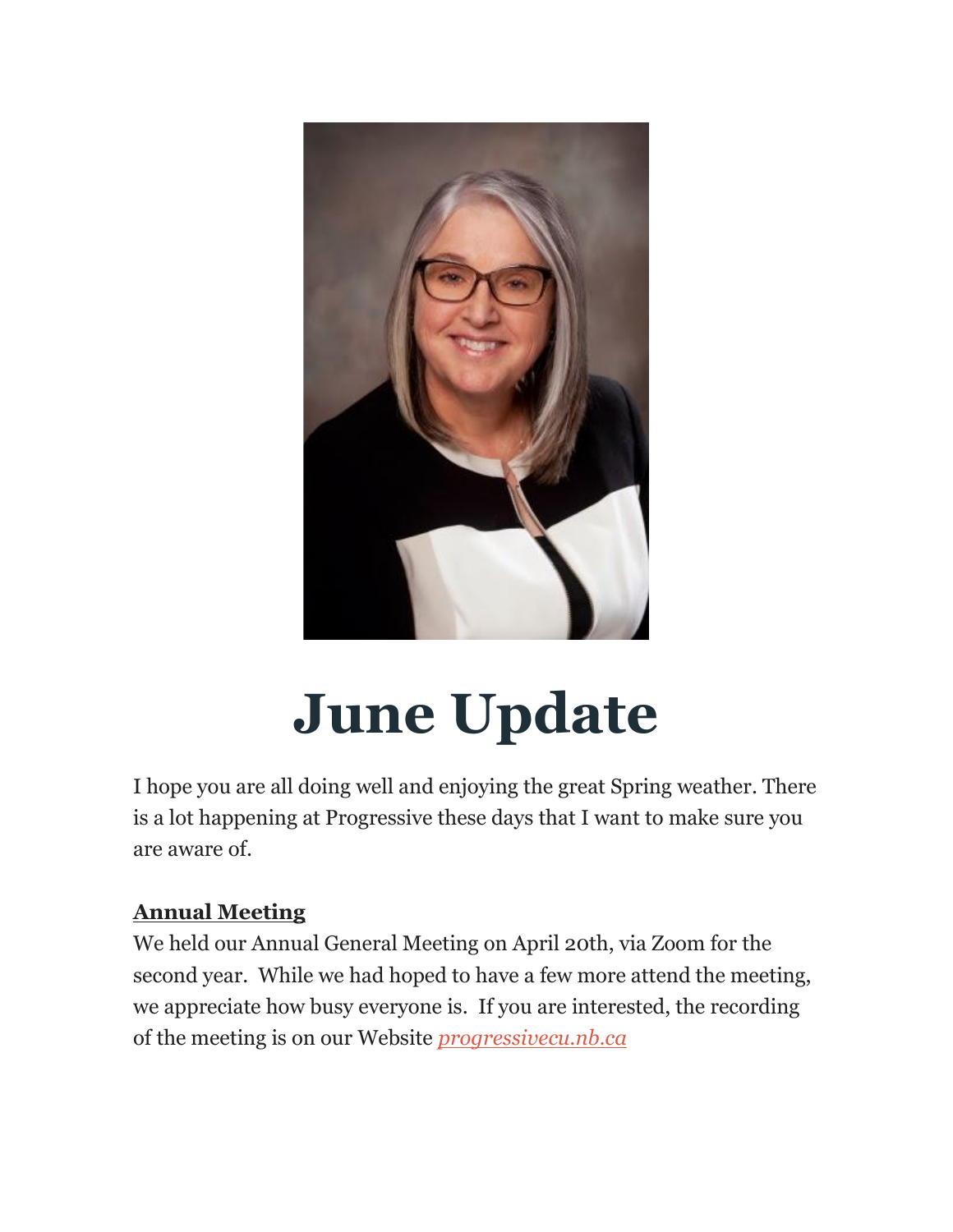#### **Preferred Shares in PCU**

At our AGM the membership approved the issuance of a Preferred Share Offering for our Credit Union. We have grown so much during the past couple of years that our Board felt that raising some additional equity through Preferred Shares made sense for Progressive at this time. The Shares are available now until June 30th.The funds will then be invested into a 3 year Preferred Share at a rate of Prime plus one half percent based on the rate that is in effect on July 1st . We are only offering \$1,500,000 at this time, on a first come first served basis. The minimum investment is \$1,000 and maximum investment is \$50,000. These cannot be held jointly and are only offered to our members.

### **Proposed Merger Announcement**

Our big news this Spring is the announcement on April 19th of our merger discussions with Advance Savings Credit Union and Bayview Credit Union. All three boards of our credit unions approved a Concept Paper outlining the benefits of a merger during the first week of April. The Board of Progressive along with the Management and Employees are all very excited about this project and look forward to seeing the completed Business Case later this month. If the three Boards agree, we will be looking for member approval through a vote sometime in September. We have developed a website to keep you informed, please visit it at *[growingnbtogether.ca](http://growingnbtogether.ca/)*. We truly feel that this will benefit all three Credit Unions, all members, employees and communities.

This week we will be conducting a poll of our members to gauge your feelings on the proposed merger. Please take a few moments to complete our survey.

# **Youth Accounts**

Did you know that Progressive offers free Youth Accounts to members